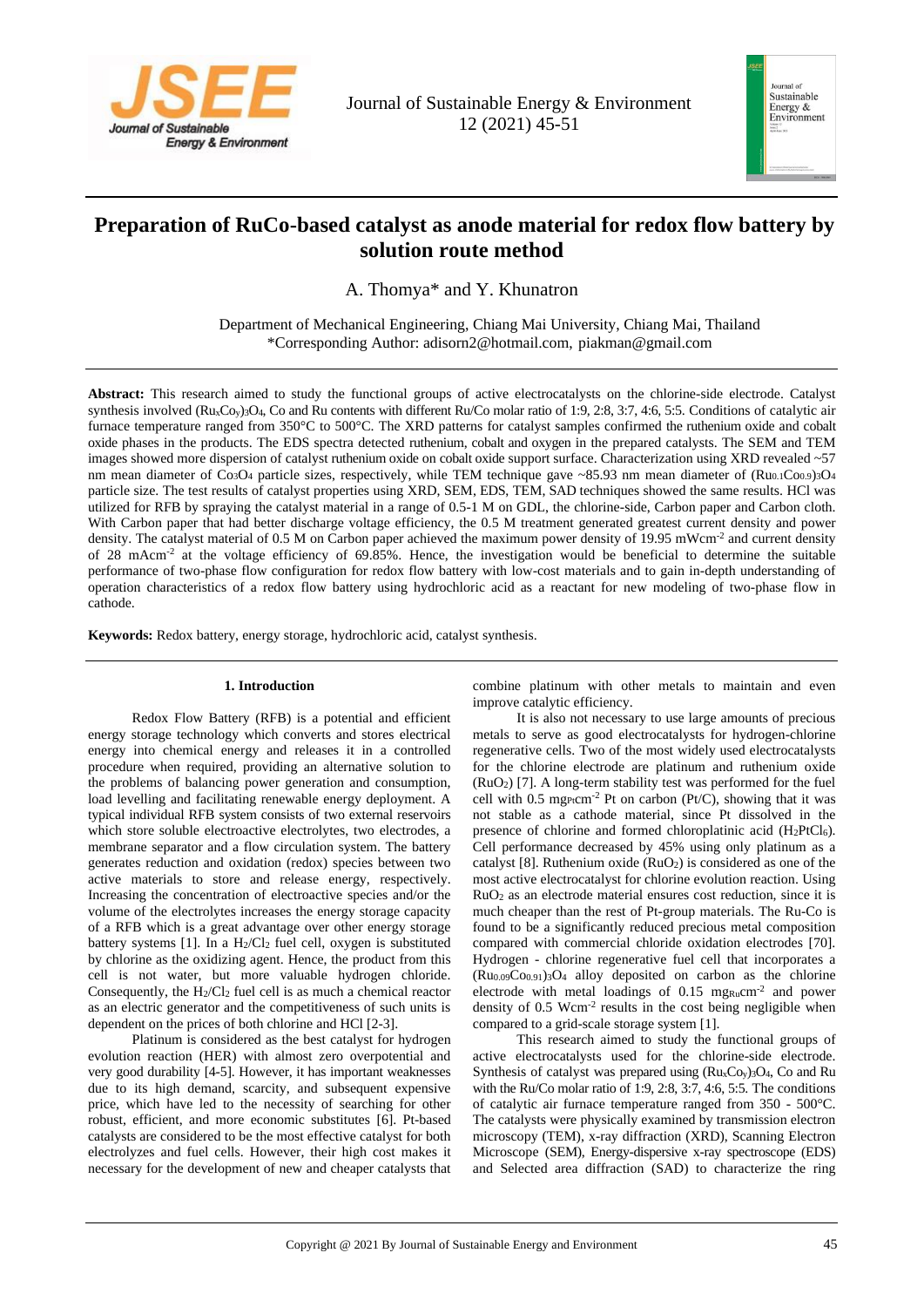pattern, particle sizes, and suitable accelerator on Gas Diffusion Layers (GDL), as well as test cell performance [9].

# **2. Experimental Methods**

## **2.1 Electrode synthesis**

The chlorine-side electrode consisted of a Toray carbon paper and ELAT LT2400 carbon cloth incorporated with a singlephase  $(Ru_xCo_y)$ <sub>3</sub>O<sub>4</sub> alloy which was synthesized by standard wet chemical techniques. Before coating, the following protocol was used to clean the carbon paper and carbon cloth: (1) several rinses in DI-H2O, (2) sonication in DI-H2O for 10 min, (3) treated with 1 M sulfuric acid at 70°C for 2 hours, (4) dried at 70°C for 1 hour in oven. The substrate is Ruthenium chloride hydrate  $(RuCl_3XH_2O)$ of Sigma-Aldrich, Cobalt Chloride Hydrate (CoCl26H2O) of Sigma-Aldrich. The 50 cm<sup>2</sup> clean carbon paper and carbon cloth was then sprayed by mixed suspension of  $(Ru<sub>x</sub>C<sub>0y</sub>)<sub>3</sub>O<sub>4</sub>$  and 0.15 mg<sub>Ru</sub>cm<sup>-2</sup> on GDL. The catalyst material containing a solution of  $(Ru<sub>x</sub>Co<sub>y</sub>)<sub>3</sub>O<sub>4</sub>$ , with Co and Ru contents at the Ru/Co molar ratio of 1:9, 2:8, 3:7, 4:6, 5:5 for RuCl3XH2O and CoCl26H2O in 12.1 M HCl respectively was dried at 90°C for 20 minutes, and oxidized in an air furnace at 350, 400, 500°C (a 30 min on a ramp followed by a 60 min hold).

The hydrogen-side electrode used 50 cm<sup>2</sup> standard ELAT® gas diffusion electrode (GDE) with a layer of sprayed suspension of mixed 0.05 g carbon black, 10 ml propyl alcohol and 0.21 ml of 11% Nafion solution. Catalyst coated membrane (CCM) was prepared by using the commercial 20% Pt/C for both anode and cathode to produce commercial cell, while using commercial catalysts for hydrogen side was called prepared cell. In preparation process, the catalyst ink was firstly sprayed on a membrane which was placed on a hotplate at 70°C with air as the driving gas. One membrane side had about 50 cm<sup>2</sup> sprayed catalyst area and nearly 0.3 mg<sub>pt</sub>cm<sup>-2</sup> for catalyst loading. After one side was finished, the membrane was dried at 70°C for 5 minutes.

The prepared catalyst was physically characterized by xray diffraction (XRD, Siemen D500/D501, Cu Kα (λ 1.54), Ni

filter,  $2\theta = 10 - 80^{\circ}$ , step 0.02°, step time 1 s), scanning electron microscopy (SEM) equipped with energy dispersive spectroscopy (EDS) (JEOL JSM-5910LV) and transmission electron microscopy (TEM) (JEOL JEM-2010) techniques.



**Figure 1.** Schematic diagram of a HCl RFB system for concentration and flow rate change experiments in a single cell.

## **2.2 HCL Redox Flow Battery**

Hydrochloric acid (HCl) was electrolyzed to form Cl<sub>2</sub> on the anode side and  $H_2$  on the cathode side of the cell. This process was not spontaneous, so a potential difference must be applied across the electrodes. In discharge mode, H<sup>2</sup> and Cl<sup>2</sup> were fed into the anode and cathode sides of the cell, respectively, to spontaneously form HCl and generate an external current. The proton exchange membrane (typically Nafion) must conduct H<sup>+</sup> ions in both modes (but the direction of conduction switched). If all reactants and products were stored in external tanks, this formed a closed system, resulting in a reversible fuel cell that can function as a flow battery [16].

| Electrode                                |                                                    | <b>Experimental Setup/Operation Conditions</b>                    |                                                                 | Performance                                                                          | Reference                              |              |
|------------------------------------------|----------------------------------------------------|-------------------------------------------------------------------|-----------------------------------------------------------------|--------------------------------------------------------------------------------------|----------------------------------------|--------------|
| Hydrogen side                            | Chlorine side                                      | <b>Manufacturing Procedure</b>                                    | Electrolysis                                                    | Fuel Cell                                                                            | Electrolysis                           |              |
| Pt/C                                     | Pt/C                                               |                                                                   | $\mathbf{x}$                                                    | $i = 40$ mA cm <sup>-2</sup> , T = 50°C                                              | $EE = 41\%$ and                        | [11]         |
|                                          |                                                    |                                                                   |                                                                 | $5 - 8$ M HCl                                                                        | 51%                                    |              |
| Platinized                               | Percolating                                        |                                                                   | $\mathbf{x}$                                                    | $E = 1.0 V$                                                                          | $i = 50$ mA cm <sup>-2</sup>           | $[12]$       |
| graphite                                 | porous graphite                                    |                                                                   |                                                                 |                                                                                      | $PE = 80%$                             |              |
| Platinized                               | (RuO <sub>2</sub> /TiO <sub>2</sub> )              | flow-through                                                      | $H_2$ gas; $Cl_2$                                               | H <sub>2</sub> : non-electrolyte;                                                    | $EFE = 85$ and                         | $[13]$       |
| graphite                                 |                                                    | Membrane: Nafion                                                  | dissolved in HCl                                                | Cl <sub>2</sub> : HCl <sub>1</sub> $= 100$ mA cm <sup>-2</sup>                       | 90%                                    |              |
|                                          |                                                    | $(0.025 \text{ cm})$ SAE: 46 cm <sup>2</sup>                      | $i = 100$ mA cm <sup>-2</sup>                                   | $Cl2 P = 5 atm$ , Electrolyte = 10 % HCl                                             | $(40-80\degree C)$                     |              |
|                                          |                                                    |                                                                   | $T = 40$ and 80 $^{\circ}$ C                                    |                                                                                      |                                        |              |
|                                          |                                                    |                                                                   | $Electro$ lyte = $10\%$<br>HCl; $8 \text{ cm}^3 \text{ s}^{-1}$ |                                                                                      |                                        |              |
| $Pt-Ir/C$ 2.5 wt.                        | $Pt-Ir/C$                                          | Non-membrane SAE: 15 cm <sup>2</sup>                              |                                                                 | $j = 100$ mA cm <sup>-2</sup> , T = 60 $^{\circ}$ C                                  | $MCV = 1.0 V$                          | $[14]$       |
| %Pt: 5 wt. %                             | 2.5 wt. % Pt:                                      | Separators: neoprene rubber                                       |                                                                 | $Cl2 P = 60$ mm Hg, Electrolyte = 5 M                                                | Stable for 300 h                       |              |
| Ir                                       | 5 wt. % Ir                                         | Electrode distance:6 mm                                           | $\mathbf{x}$                                                    | HCl:                                                                                 |                                        |              |
|                                          |                                                    |                                                                   |                                                                 | $7$ mL min <sup>-1</sup>                                                             |                                        |              |
| $Pt/C$ 20 t.% $Pt$                       | RuO <sub>2</sub> /C                                | Surface area electrode:                                           | $\mathbf{x}$                                                    | $i = 300$ mA cm <sup>-2</sup>                                                        | $MCV = 1.05 V$                         | [8]          |
| 1 mg <sub>Pt</sub> cm <sup>-2</sup>      | $0.8$ mg <sub>Pt</sub> cm <sup>-2</sup>            | $6.25 \text{ cm}^2$                                               |                                                                 | $T = 25^{\circ}C$                                                                    | Stable for 120 h                       |              |
|                                          |                                                    |                                                                   |                                                                 | $Electrolyte = 1 M HCl$                                                              |                                        |              |
| Pt/C                                     | $(Ru_{0.09}Co_{0.91})_3O_4$                        | Circular endplates                                                |                                                                 | Anolyte:non-humidified H <sub>2</sub> or                                             | Maximum power                          | [1]          |
| 20 wt. % Pt                              | $0.15$ mgRu cm <sup>-2</sup>                       | Separators: PTFE, SAE: 2 cm <sup>2</sup>                          |                                                                 | humidified $H_2(50-100mLmin^{-1})$                                                   | density                                |              |
| $0.5$ mg <sub>Pt</sub> cm <sup>-2</sup>  | On GDL                                             | Membrane: Nafion                                                  | $T = 50^{\circ}C$                                               | Catolyte: HCl + bubbles of $Cl_2$ , (0 M,                                            | $= 0.4 W cm^{-2}$                      |              |
|                                          |                                                    | Assembly: Membrane electrode                                      |                                                                 | 1M, and 2 M) T = $50^{\circ}$ C,Cl <sub>2</sub> P = 12-                              | $EFE = 84%$                            |              |
|                                          |                                                    | Assembly (MEA)(10.2 nm)                                           |                                                                 | 70 psig                                                                              |                                        |              |
| Pt/C                                     | $Ru03Ti06O2Pt0/Ti$                                 | Cell flow-by housing                                              | $i = 100$ mA cm <sup>-2</sup>                                   | $E = 0.5$ V, $T = 25$ °C, $P = 1$ atm                                                | $H_2$ production =                     | $[15]$       |
| 40 wt. % Pt                              | 38 wt. % Ru;                                       | $(7.5 \text{ cm} \times 7.5 \text{ cm})$                          | $T = 25^{\circ}C, P = 1$                                        | Anolyte = $H_2$ , microbubbles                                                       | 84%                                    |              |
| $0.65$ mg <sub>Pt</sub> cm <sup>-2</sup> | 40 wt. % Pt                                        | SAE: 2 cm <sup>2</sup>                                            | atm                                                             | $Catholyte = HCIO$                                                                   | $EFE = 48%$                            |              |
|                                          | $0.65$ mg <sub>Pt</sub> cm <sup>-2</sup>           | Membrane: Nafion                                                  | Anolyte $= 2.0 M$                                               | $(1 M HCl + 1 M ClO)$                                                                |                                        |              |
|                                          |                                                    | Assembly: MEA                                                     | NaCl                                                            |                                                                                      |                                        |              |
|                                          |                                                    |                                                                   | Catholyte $= 2.0$                                               |                                                                                      |                                        |              |
|                                          |                                                    |                                                                   | M NaCl                                                          |                                                                                      |                                        |              |
| Pt/C<br>20 wt. % Pt                      | $(Ru_{0.1}Co_{0.9})_3O_4$                          | Separators: PTFE, SAE: 50 cm <sup>2</sup><br>Membrane: Nafion 117 | Anolyte = $H_2$                                                 | Anolyte:non-humidified H <sub>2</sub> or<br>humidified $H_2(250 \text{ mLmin}^{-1})$ | Maximum power                          | This<br>work |
|                                          | $0.15$ mg <sub>Ru</sub> cm <sup>-2</sup><br>On GDL |                                                                   | $Catholyte =$<br>0.5,1.0M HCl                                   | Catolyte: $Cl_{2a0}$ , (0.5 M, 1M) T = 60°C                                          | density<br>$= 14.5$ mWcm <sup>-2</sup> |              |
| $0.3$ mg <sub>Pt</sub> cm <sup>-2</sup>  |                                                    | GDL:Cabon Paper,Cabon Cloth                                       |                                                                 |                                                                                      | $EFE = 51.47%$                         |              |
|                                          |                                                    |                                                                   |                                                                 |                                                                                      |                                        |              |

Table 1. Comparison of recent research on the reversible fuel cell H<sub>2</sub>-Cl<sub>2</sub> system function as a flow battery [10].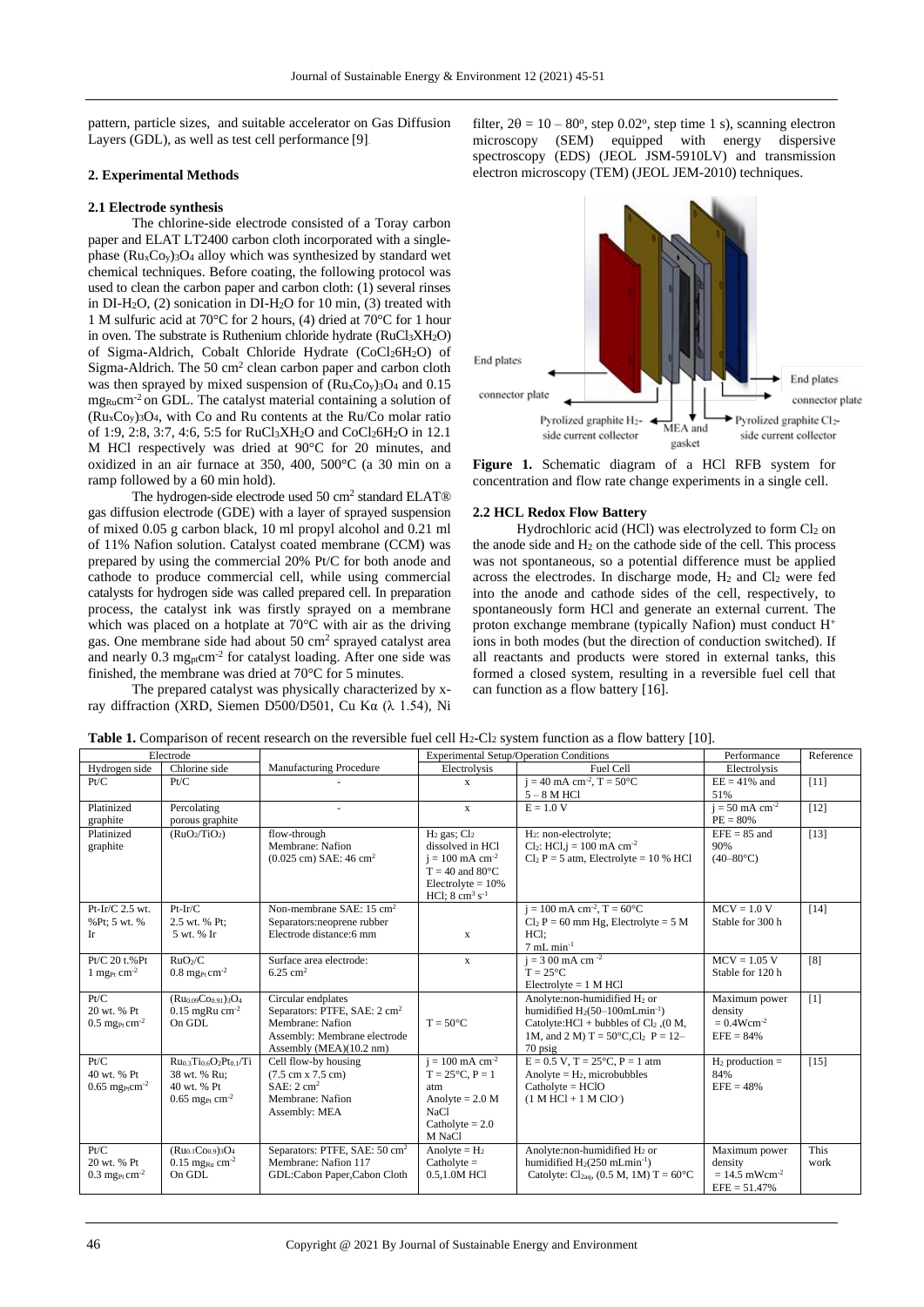The discharge transferred power through a gas flow channel of anode to provide hydrogen to the catalyst.

$$
H_2 \boxminus \bigoplus_{\substack{\text{Cl}: \text{thinspace} \\ \text{charge}}} \bigoplus_{\substack{\text{Cl}: \text{thinspace} \\ \text{Chargel}}} 2H^+ + 2e^- \qquad E^\circ = 0V \tag{1}
$$

Protons (positively charged hydrogen ions) were moving through the membrane combined with proton chlorine. Electrons flew to current collector, then returned to the side of chlorine.

$$
Cl_2 + 2e^- \xleftarrow{\text{Discharge}} 2Cl^- \quad E^0 = 1.36V \tag{2}
$$

The combination of chlorine, chlorine ions and electrons caused hydrogen ions to combine with chlorine ions, generating HCl and energy across a membrane.

$$
H_2 + Cl_2 + 2e^- \xleftarrow{\text{Distance} \atop \text{charge}} 2HCl + electrical\ energy E^0 = 1.36V \tag{3}
$$

#### **2.3 Charge/discharge behavior and polarization measurements**

RFB prototype in this article, shown in Figs. 1-3. was made of aluminum endplates, brass current collector, graphite flow field with 50 cm<sup>2</sup> reaction area, and Nafion® 117 membranes with catalyst loading conditions under minimums of 0.03 mg/cm<sup>2</sup> Ru on the anode side and mixed Pt of 0.3 mg/cm<sup>2</sup> with 210 μl Nafion on the cathode side coated by ultrasonic spray technique.



**Figure 2.** Schematic diagram of a redox flow battery containing hydrochloric acid (HCl RFB) [18].

The endplates were machined from solid aluminum. The 11 cm  $\times$  11 cm pyrolytic graphite blocks with single-serpentine flow channels (channel width  $\times$  dept = 2 mm  $\times$  2 mm., landing between channels = 0.4 cm., Fuel Cell Technologies, Inc.) were used as current collectors. Nafion® 117 (0.178 mm thick) was used as a proton-exchange membrane (PEM, Alfa Aesar), and poly-tetrafluoroethylene (PTFE) gasketing was used to seal the cell assembly. Eight bolts (3/8 inch) torqued to 60 lbf∙in completed the cell assembly, and PTFE tubing was used to transport reactants and products into and out of the cell. The aluminum endplates were drilled to make holes. All reactant gases (H<sup>2</sup> and Cl2) were stored inside the fume hood.

This paper aimed to measure the discharging efficiency and the maximum power capacity of redox flow battery that used hydrochloric as electrolyte to meet the demand. The research focused on performance of two-phase flow rate of reactants at the cathode electrode in hydrochloric acid electrolytes.

The concentrations of electrolyte flowing to the RFB prototype were controlled for the range 0.5 to 1 M. Hydrochloric two-phase flow rate of the cathode was in the range of 220 ml/min. The polarization voltage measurement of different concentration levels of electrolyte was conducted and obtained. Then, the efficiency of RFB was calculated from the obtained data during the discharging period [17].

Figure 4 shows that Hydrochloric acid changes color, starting with a clear liquid, then turned yellow and green after being charged and discharged, respectively.

Spraying technique was used to coat a  $50 \text{ cm}^2$  cleaned carbon paper and carbon cloth by mixed suspension of 0.15 mgRucm-2 (RuxCoy)3O<sup>4</sup> on GDL**.**



**Figure 3.** HCl RFB test system utilized in this study.



**Figure 4.** The reactant in the cathode electrode. (a) Hydrochloric acid (b) Hydrochloric acid after charged. (c) Hydrochloric acid after discharged.



**Figure 5.** Spraying technique of catalyst material on GDL.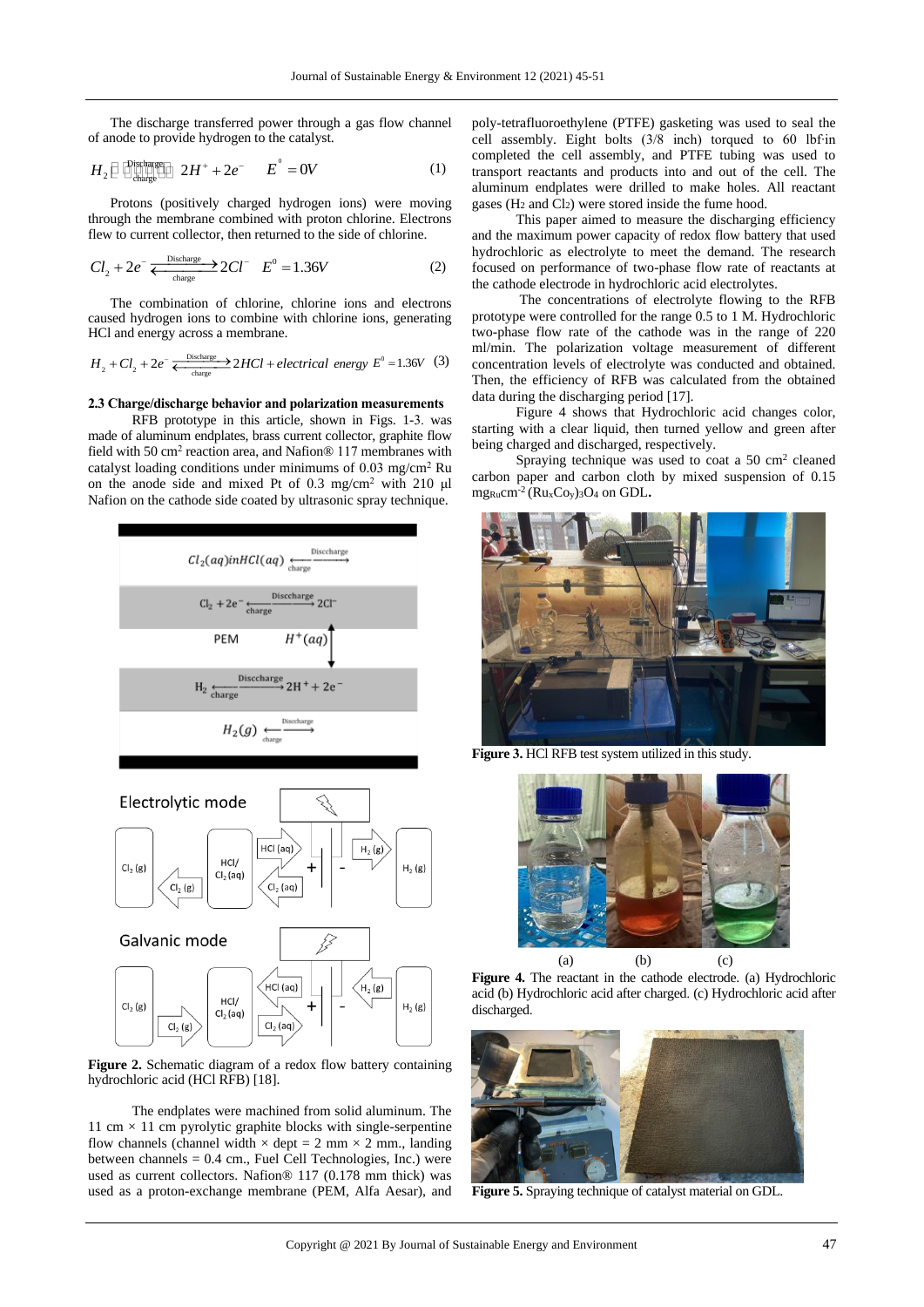#### **3. Results and Discussion**

Powder XRD patterns of the oxidized  $(Ru<sub>x</sub>Co<sub>y</sub>)<sub>3</sub>O<sub>4</sub>$ , Co and Ru contents with the Ru/Co molar ratios of 1:9, 2:8, 3:7, 4:6, 5:5 in an air furnace at 400°C are presented in Figure 6. The chemical synthesis method used to form the ruthenium-cobalt oxide led to formation of a single-phase alloy that adopted the normal spinel structure of Co3O4, with Ru atoms substitutionally replacing Co atoms within this crystal structure. Because the atomic radius of Ru was larger than Co for a given oxidation state and coordination number in a crystal, we would expect the alloy to have a larger lattice constant than that of a pure Co3O<sup>4</sup> crystal in order to accommodate the larger Ru atoms.[1] The cobalt oxide metal patterns according to JCPDS file no. 78-1969 were also observed along with cobalt oxide peaks at  $2\theta = 36.84$  versus compounds built of Co3O<sup>4</sup> as show in Table 2, confirming that the feature value of cobalt oxide peak was not equal to  $2\theta = 36.84$ , consistent with the above reasoning.



**Figure 6.** Powder XRD patterns of the oxidized (Ru<sub>x</sub>Co<sub>y</sub>)<sub>3</sub>O<sub>4</sub>, air furnace at 400°C with the Ru/Co ratios in molarity ranging from 1:9 to 5:5.

Table 2. Compounds built of Cobalt oxide peaks at 20.

| Ru/Co molar ratios | 2θ    |
|--------------------|-------|
| 1:9                | 36.87 |
| 2:8                | 36.83 |
| 3:7                | 36.83 |
| 4:6                | 36.88 |
| 5.5                | 36.83 |

The Ru/Co molar ratios of 1:9, 2:8 and 3:7, however, did not give clear results as they appeared under the broad peak of ruthenium oxide. Peak broadening can be regarded as due to the effects of small size particles. The Ru/Co molar ratios of 4:6 and 5:5 gave visible ruthenium oxide peaks. There was no obvious difference in cobalt oxide peaks of XRD patterns coming from catalysts prepared using the determined Ru/Co molar ratios. However, the appropriate one is 1:9 as increasing molar ratio could form a new element other than RuCo-based catalyst.as show in Figure 6.

To confirm the existence of  $RuO<sub>2</sub>$  and  $Co<sub>3</sub>O<sub>4</sub>$ , backscattered SEM and EDS were performed as shown in Figure 7(a - f) and Table 2. The EDS images showed particle dispersion of the prepared  $(Ru<sub>x</sub>C<sub>0v</sub>)<sub>3</sub>O<sub>4</sub>$  catalyst and it was found that the Ru atomic percentage increased while the percentage of Co decreased in

response to the Ru/Co molar ratios. The numbers of large catalyst particles decreased as the Ru/Co molar ratio increased. The EDS data showed that a higher amount of Ru metal was detected in (RuxCoy)3O4, Co and Ru contents along with the increase of Ru/Co molar ratio (1:9, 2:8, 3:7, 4:6, 5:5), which was in accordance with XRD peak area measurement.

Figure 7 shows the results of back-scattered SEM of  $(Ru<sub>x</sub>Co<sub>y</sub>)<sub>3</sub>O<sub>4</sub>$ , Co and Ru for the 1:9, 3:7 and 5:5 Ru/Co molar ratios, (oxidized in an air furnace at 400°C) at Magnification X 5000 (Figure  $7(a - c)$  and X 30,000 (Figure 7  $(d - f)$ ). It was observed from the SEM images that the particle dispersion of  $(Ru<sub>x</sub>Co<sub>y</sub>)<sub>3</sub>O<sub>4</sub>$ catalyst prepared had higher particle size of cobalt oxide than ruthenium oxide. When increasing the Ru/Co molar ratio, dispersion of Ru particles increased. [9]

**Table 3.** EDS results of oxidized (Ru0.1Co0.9)3O<sub>4</sub> at 400°C in an air furnace.

|        | Ru/Co molar | Element (Atomic %) |       |       |
|--------|-------------|--------------------|-------|-------|
|        | ratios      |                    | Cо    | Ru    |
| $-5:5$ | ۰.9         | 52                 | 46.74 | 0.9   |
| $-4:6$ | 2:8         | 55.27              | 40.07 | 4.66  |
| 3:7    | 3:7         | 57.75              | 35.52 | 6.74  |
| 2:8    | 4:6         | 57.77              | 34.41 | 7.81  |
| 1:9    | 5:5         | 59.61              | 29.73 | 10.66 |

Ruthenium Oxide No.71-2273 and accordance with the column oxide No.71-2273 and accordance with the Figure 8(a) shows TEM image of (Ru0.1Co0.9)3O4 catalyst which illustrates particle agglomeration. The SAD ring pattern, as shown in Figure 7(b), of these particles was indexed to cobalt oxide phases while Ru could not be obtained because of its too small proportion. However, it could be detected in XRD test in a form of Esther spots in the SAD ring pattern which indicated a SEM and XRD results.

 $\frac{1}{10}$  15  $\frac{1}{20}$  25 30 35 40 45 50  $\frac{1}{20}$  35 60  $\frac{1}{65}$  70  $\frac{1}{20}$  35  $\frac{1}{80}$  oxidized in an air furnace at 350, 400 and 500°C. At 350°C, the Figure 9 shows Powder XRD patterns of  $(Ru_{0.1}Co_{0.9})_3O_4$ oxidized catalyst gave a peak corresponding to a hydrate of cobalt chloride, of which the phase was in accordance with JCPDS file no. 00-025-0242 for all patterns at  $2\theta = 16.12$ . Cobalt chloride hydrate was the precursor of catalyst synthesis. The remained substrate was oxidized in an air furnace at 350°C, but Cobalt Chloride Hydrate was not found at 400 and 500°C.

**Table 4.** Comparison of particle sizes from XRD and TEM techniques.

| Ru/Co catalyst | Particle size (nm)             |                     |  |  |
|----------------|--------------------------------|---------------------|--|--|
| molar ratio    | <b>XRD</b> Diameter            | <b>TEM Diameter</b> |  |  |
| (x:y)          | Co <sub>3</sub> O <sub>4</sub> | $(RuxCoy)3O4$       |  |  |
| 1:9            | 53.1                           | 85.93               |  |  |
| 2:8            | 55.1                           |                     |  |  |
| 3:7            | 55.0                           |                     |  |  |
| 4:6            | 50.7                           |                     |  |  |
| 5:5            | 72.0                           |                     |  |  |

Table 4 shows comparison of particle sizes of  $RuO<sub>2</sub>$  and Co3O<sup>4</sup> corresponding to different analytical techniques such as XRD and TEM. It was found that the results of XRD technique had mean particle diameters of  $\sim 57$  nm for Co<sub>3</sub>O<sub>4</sub>. It was found that the mean particle diameter of  $(Ru_{0.1}Co_{0.9})$ <sub>3</sub>O<sub>4</sub> investigated by TEM technique was ~85.93 nm.

The study on catalyst properties using XRD, SEM, EDS, TEM and SAD techniques showed that the synthesized catalyst was (Ru0.1Co0.9)3O<sup>4</sup> composition with 20% Pt/C commercial catalyst.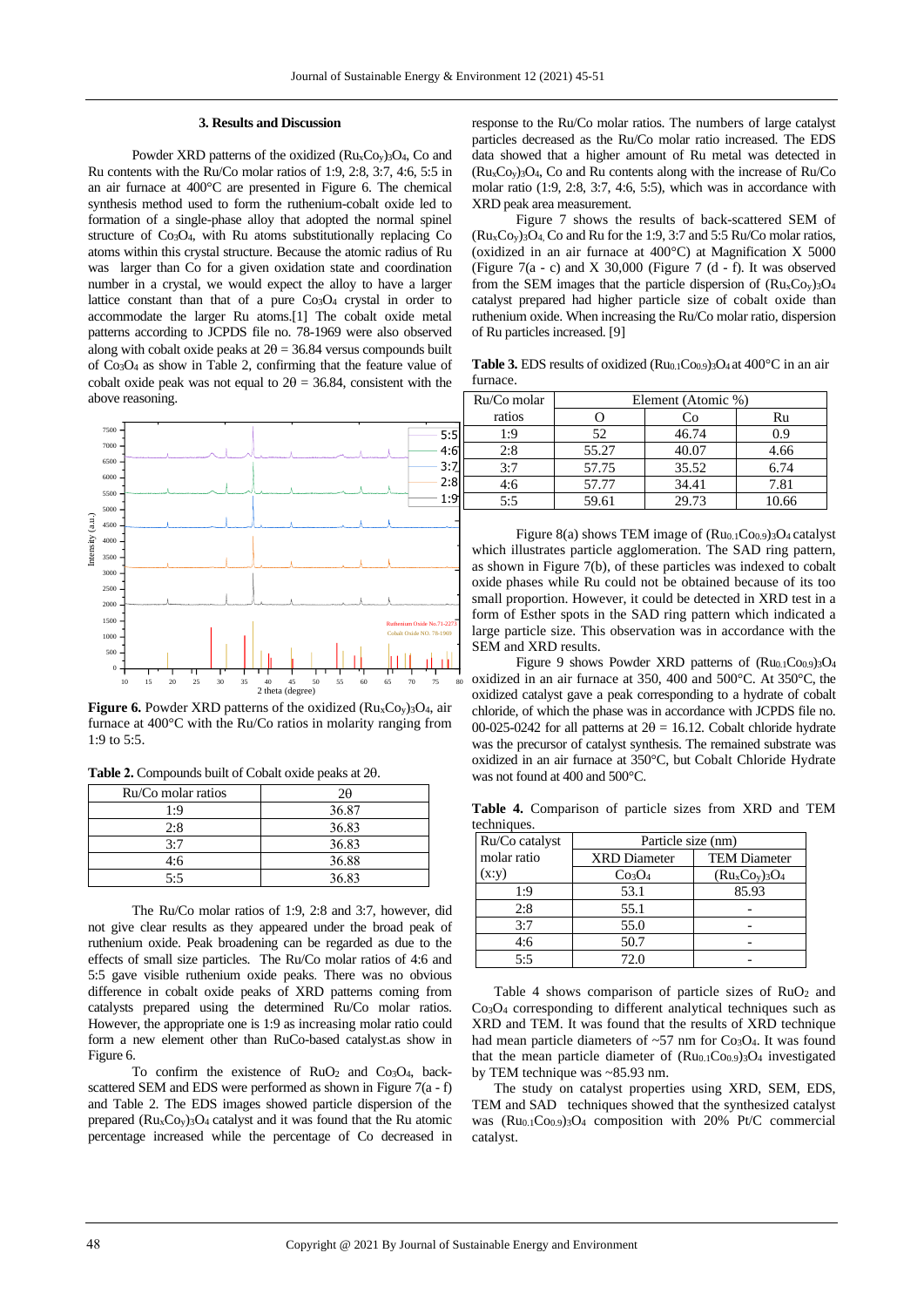

**Figure 7.** Back-scattered SEM of (Ru<sub>x</sub>Co<sub>y</sub>)<sub>3</sub>O<sub>4</sub>, with the Ru/Co molar ratios of 1:9, 3:7, 5:5, oxidized in an air furnace at 400°C. (a) molar ratio 1:9, magnification X5,000, (b) molar ratio 3:7, magnification X 5,000 (c) molar ratio 5:5, magnification X 5,000, (d) molar ratio 1:9, magnification X 30,000, (e) molar ratio 3:7, magnification X 30,000 (f) molar ratio 5:5, magnification X 30,000.



**Figure 8.**(a) a TEM image of (Ru0.1Co0.9)3O4 oxidized in an air furnace at 400°C, and (b) SAD ring pattern.



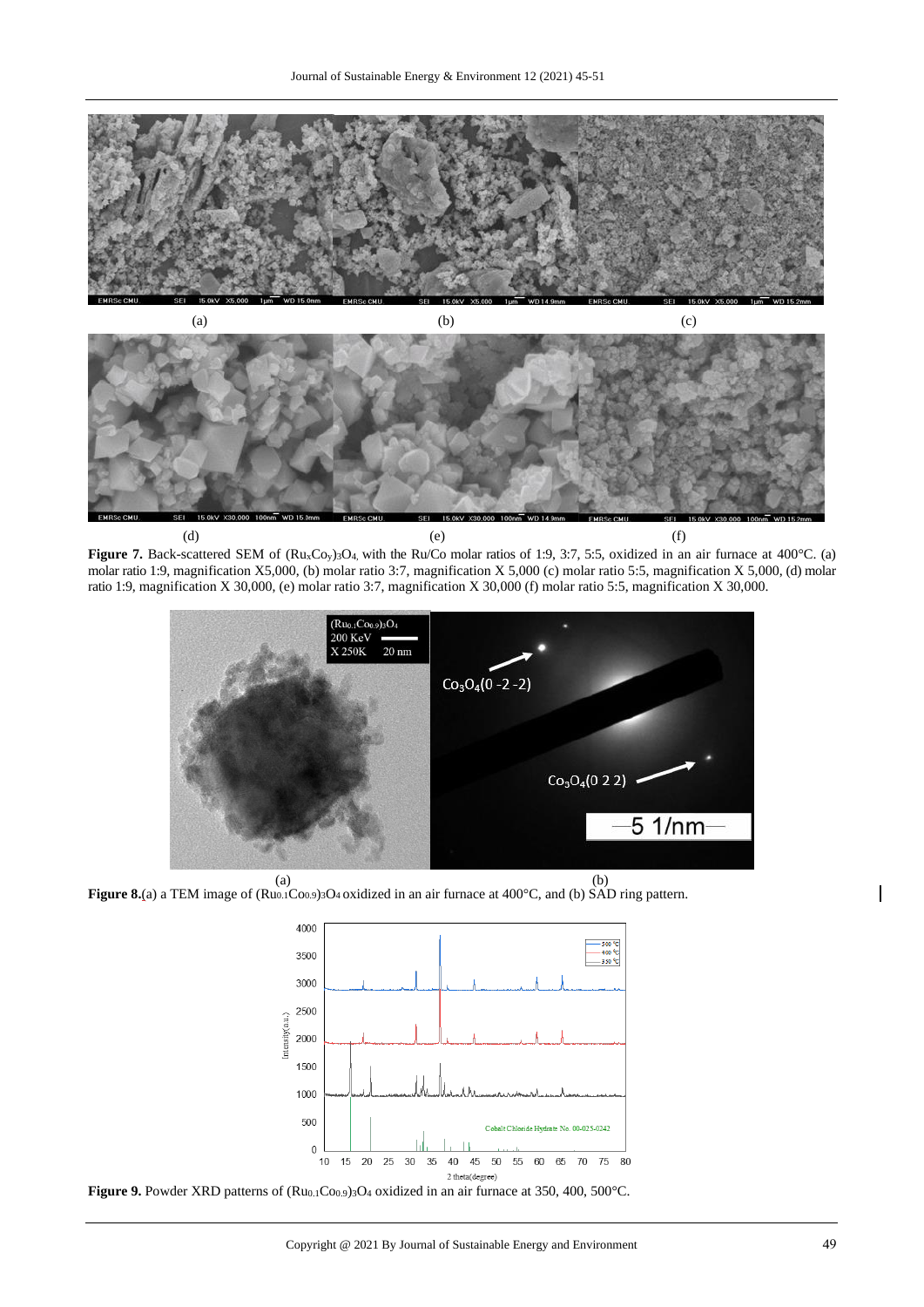

**Figure 10.** Comparison of catalyst synthesis technique by spraying  $(Ru_{0.1}Co_{0.9})$ <sub>3</sub>O<sub>4</sub> in a range of 0.5 to 1 M on GDL, the chlorineside, Carbon paper and Carbon cloth. (a) Polarization curve and (b) Power density of discharge process.



Figure 11. Comparison of (Ru<sub>0.1</sub>Co<sub>0.9</sub>)<sub>3</sub>O<sub>4</sub> versus 20% Pt/C with commercial catalyst loading conditions under minimums of 0.03 mgcm<sup>-2</sup> Ru and 0.5 mgcm<sup>-2</sup> Pt in 1.0 M HCl RFB. Hydrochloric two-phase flow rate of the cathode was 220 ml/min while the hydrogen-side flow rate of anode was 300 SCCM. (a) Polarization curve (b) Power density of the discharge process.

Form Figure 10, it showed the operations of the cell in HCl RFB, performed by catalyst synthesis technique of spraying the catalyst material on GDL, the chlorine-side, Carbon paper and Carbon cloth, in a range of 0.5 to 1 M, in comparison of the polarization occurred (power density and current density) at the chlorine anode, as well as the discharge voltage efficiency of the

cell, Ecell(I)/Eeq in HCl RFB. The polarization curve from the Carbon paper had better discharge voltage efficiency than Carbon cloth, at a concentration of 0.5 M, with the greater current density and power density compared to 1 M.

Carbon paper coated with 0.5 M material had a maximum power density of 19.95 mWcm<sup>-2</sup> at voltage efficiency